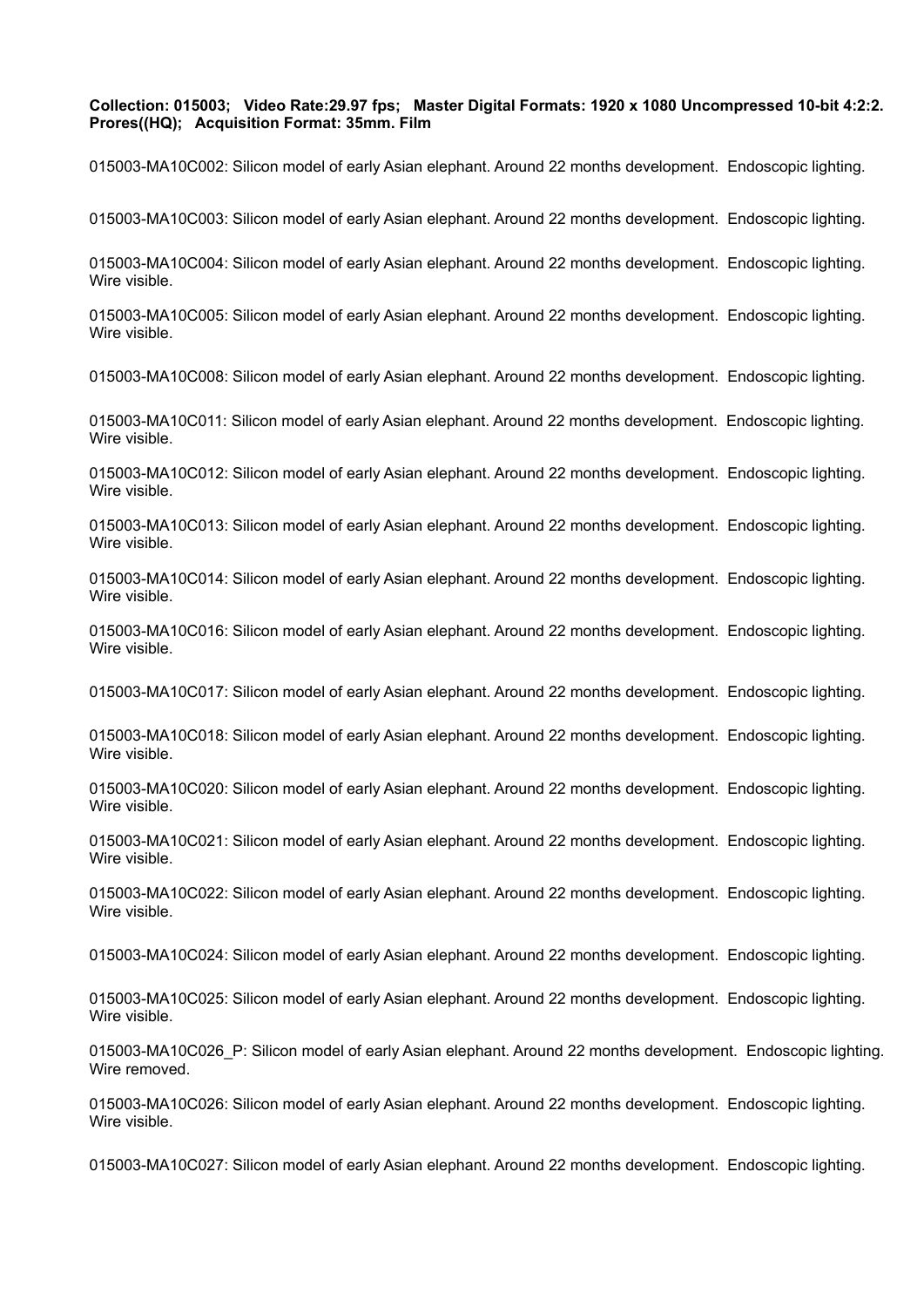015003-MA10C029: Silicon model of early Asian elephant. Around 22 months development. Endoscopic lighting.

015003-MA10C030: Silicon model of early Asian elephant. Around 22 months development. Endoscopic lighting. Wire visible.

015003-MA10C031: Silicon model of early Asian elephant. Around 22 months development. Endoscopic lighting.

015003-MA10C032: Silicon model of early Asian elephant. Around 22 months development. Endoscopic lighting. Wire visible.

015003-MA10C034: Silicon model of early Asian elephant. Around 22 months development. Endoscopic lighting.

015003-MA10C036: Silicon model of early Asian elephant. Around 22 months development. Endoscopic lighting.

015003-MA10C037: Silicon model of early Asian elephant. Around 22 months development. Endoscopic lighting.

015003-MA10C038: Silicon model of early Asian elephant. Around 22 months development. Endoscopic lighting.

015003-MA10C039: Silicon model of early Asian elephant. Around 22 months development. Endoscopic lighting.

015003-MA10C045: Silicon model of early Asian elephant. Around 22 months development. Dark Field. Top and side backlighting.

015003-MA10C048: Silicon model of early Asian elephant. Around 22 months development. Dark Field. Top and side backlighting.

015003-MA10C050: Silicon model of early Asian elephant. Around 22 months development. Dark Field. Top and side backlighting. Wires visible.

015003-MA10C051: Silicon model of early Asian elephant. Around 22 months development. Dark Field. Top and side backlighting.

015003-MA10C052: Silicon model of early Asian elephant. Around 22 months development. Dark Field. Top and side backlighting.

015003-MA10C054: Silicon model of early Asian elephant. Around 22 months development. Dark Field. Top and side backlighting.

015003-MA10C055: Silicon model of early Asian elephant. Around 22 months development. Dark Field. Top and side backlighting.

015003-MA10C061: Silicon model of early Asian elephant. Around 22 months development. Dark Field. Top and side backlighting.

015003-MA10C062: Silicon model of early Asian elephant. Around 22 months development. Dark Field. Top and side backlighting.

015003-MA11C010: Silicon model of early Asian elephant. Around 22 months development. Endoscopic lighting.

015003-MA11C011: Silicon model of early Asian elephant. Around 22 months development. Endoscopic lighting. Wire visible.

015003-MA11C012: Silicon model of early Asian elephant. Around 22 months development. Endoscopic lighting. Wire visible.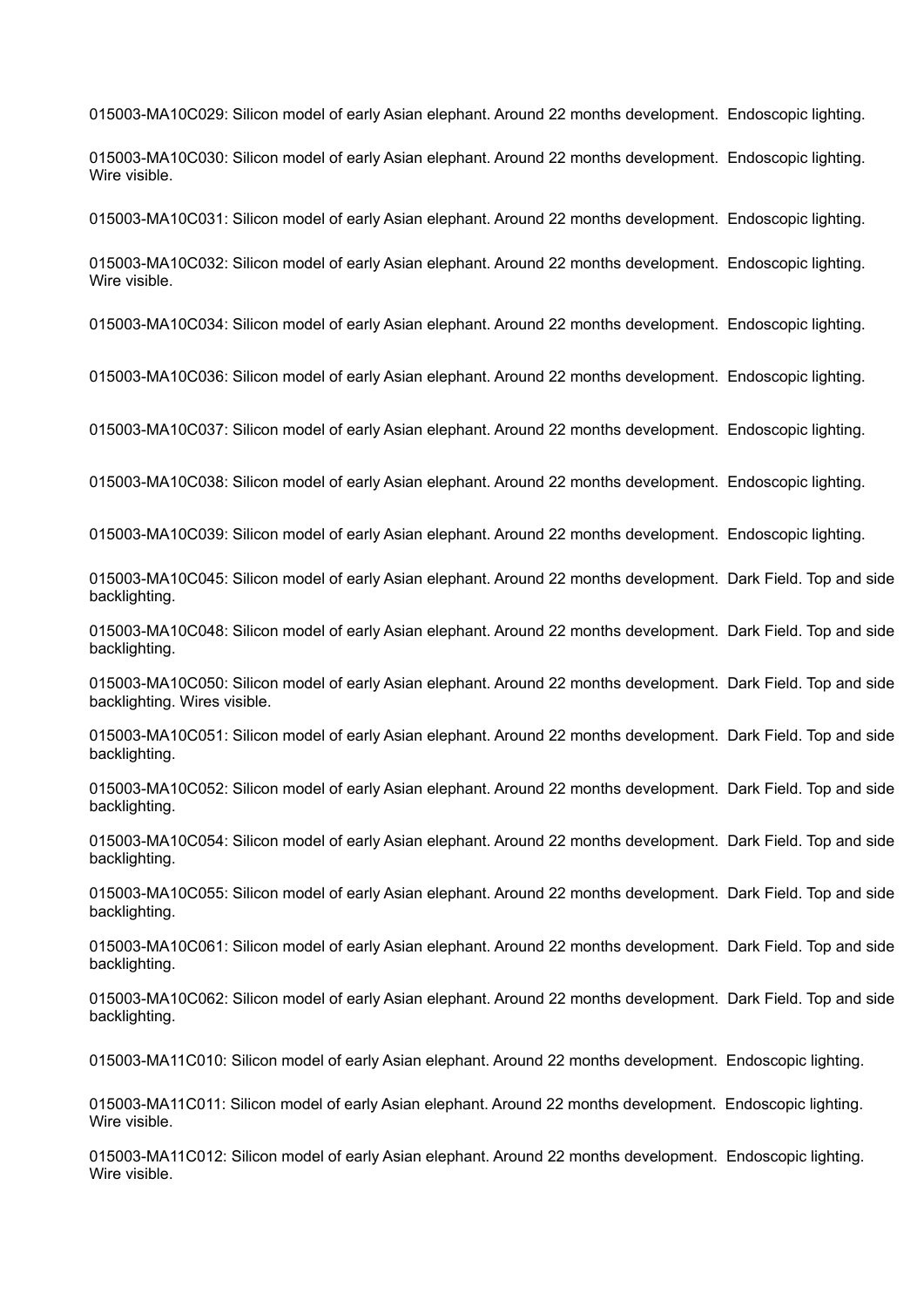015003-MA11C013: Silicon model of early Asian elephant. Around 22 months development. Endoscopic lighting. Wire visible.

015003-MA11C014: Silicon model of early Asian elephant. Around 22 months development. Endoscopic lighting. 015003-MA11C015: Silicon model of early Asian elephant. Around 22 months development. Endoscopic lighting. 015003-MA11C016: Silicon model of early Asian elephant. Around 22 months development. Endoscopic lighting. 015003-MA11C019: Silicon model of early Asian elephant. Around 22 months development. Endoscopic lighting. 015003-MA11C020: Silicon model of early Asian elephant. Around 22 months development. Endoscopic lighting. 015003-MA11C021: Silicon model of early Asian elephant. Around 22 months development. Endoscopic lighting. 015003-MA11C022: Silicon model of early Asian elephant. Around 22 months development. Endoscopic lighting. 015003-MA11C023: Silicon model of early Asian elephant. Around 22 months development. Endoscopic lighting. 015003-MA11C024: Silicon model of early Asian elephant. Around 22 months development. Endoscopic lighting. 015003-MA11C025: Silicon model of early Asian elephant. Around 22 months development. Endoscopic lighting. 015003-MA11C027: Silicon model of early Asian elephant. Around 22 months development. Endoscopic lighting. 015003-MA11C028: Silicon model of early Asian elephant. Around 22 months development. Endoscopic lighting. 015003-MA11C029: Silicon model of early Asian elephant. Around 22 months development. Endoscopic lighting. 015003-MA11C031: Silicon model of early Asian elephant. Around 22 months development. Endoscopic lighting. 015003-MA11C032: Silicon model of early Asian elephant. Around 22 months development. Endoscopic lighting. 015003-MA11C035: Silicon model of early Asian elephant. Around 22 months development. Birth Contractions. Endoscopic lighting. 015003-MA11C036: Silicon model of early Asian elephant. Around 22 months development. Birth Contractions. Endoscopic lighting. 015003-MA11C037: Silicon model of early Asian elephant. Around 22 months development. Birth Contractions. Endoscopic lighting. 015003-MA11C038: Silicon model of early Asian elephant. Around 22 months development. Birth Contractions. Endoscopic lighting. 015003-MA11C039: Silicon model of early Asian elephant. Around 22 months development. Birth Contractions. Endoscopic lighting.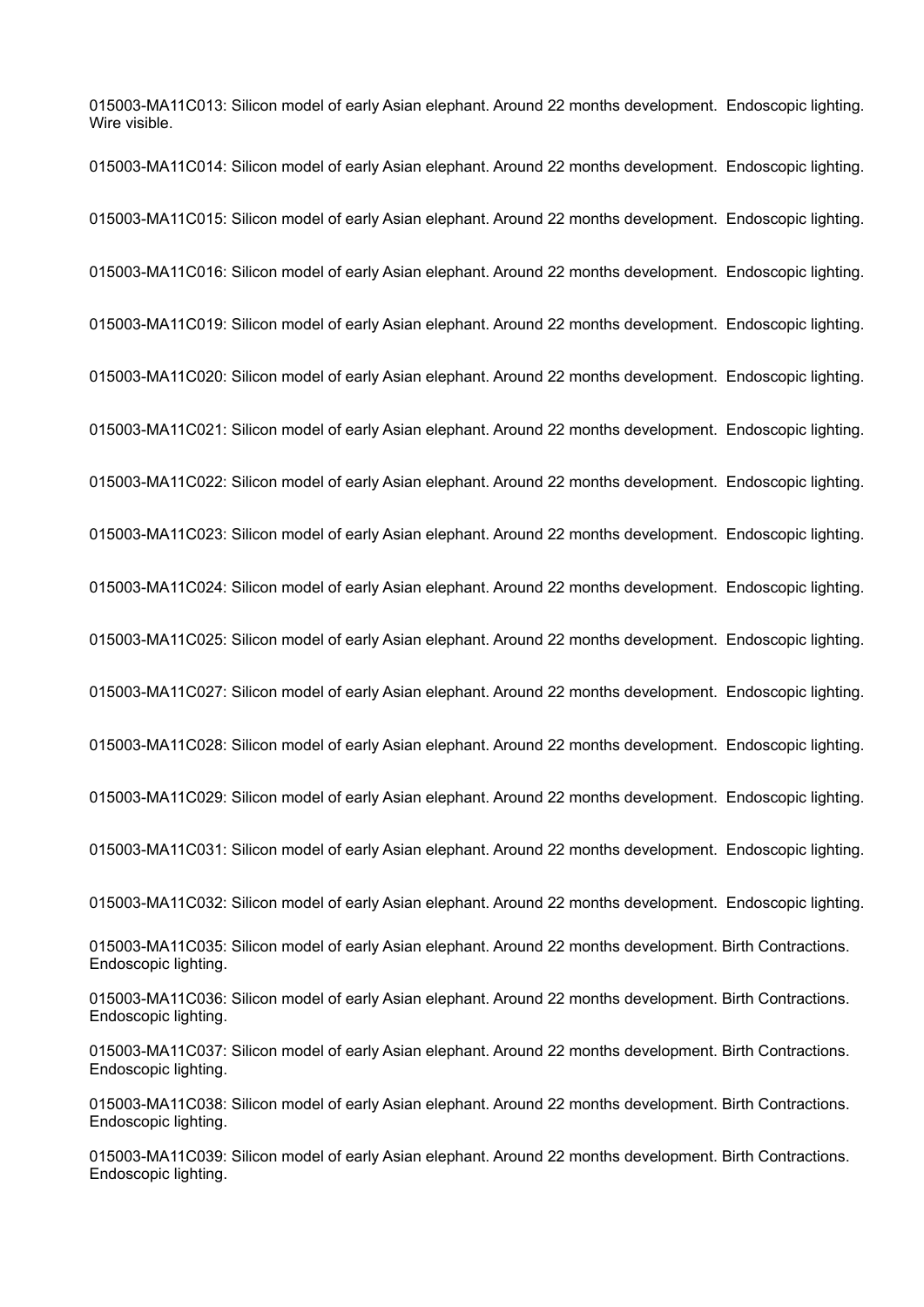015003-MA11C040: Silicon model of early Asian elephant. Around 22 months development. Birth Contractions. Endoscopic lighting.

015003-MA11C041: Silicon model of early Asian elephant. Around 22 months development. Birth Contractions. Endoscopic lighting.

015003-MA11C042: Silicon model of early Asian elephant. Around 22 months development. Birth Contractions. Endoscopic lighting.

015003-MA11C044: Silicon model of early Asian elephant. Around 22 months development. Birth Contractions. Endoscopic lighting.

015003-MA11C045: Silicon model of early Asian elephant. Around 22 months development. Birth Contractions. Endoscopic lighting.

015003-MA11C046: Silicon model of early Asian elephant. Around 22 months development. Birth Contractions. Endoscopic lighting.

015003-MA11C047: Silicon model of early Asian elephant. Around 22 months development. Birth Contractions. Endoscopic lighting.

015003-MA11C048: Silicon model of early Asian elephant. Around 22 months development. Birth Contractions. Endoscopic lighting.

015003-MA11C049: Silicon model of early Asian elephant. Around 22 months development. Birth Contractions. Endoscopic lighting.

015003-MA11C050: Silicon model of early Asian elephant. Around 22 months development. Birth Contractions. Endoscopic lighting.

015003-MA11C053: Silicon model of early Asian elephant. Around 22 months development. Birth Contractions. Endoscopic lighting.

015003-MA11C057: Silicon model of early Asian elephant. Around 22 months development. Endoscopic lighting.

015003-MA11C058: Silicon model of early Asian elephant. Around 22 months development. Endoscopic lighting.

015003-MA11C059: Silicon model of early Asian elephant. Around 22 months development. Endoscopic lighting.

015003-MA14C003: Silicon model of early Asian elephant. Around 22 months development. Endoscopic lighting.

015003-MA14C004: Silicon model of early Asian elephant. Around 22 months development. Endoscopic lighting.

015003-MA14C005: Silicon model of early Asian elephant. Around 22 months development. Endoscopic lighting.

015003-MA14C006: Silicon model of early Asian elephant. Around 22 months development. Endoscopic lighting.

015003-MA14C008: Silicon model of early Asian elephant. Around 22 months development. Endoscopic lighting.

015003-MA14C011: Silicon model of early Asian elephant. Around 22 months development. Endoscopic lighting.

015003-MA14C012: Silicon model of early Asian elephant. Around 22 months development. Endoscopic lighting.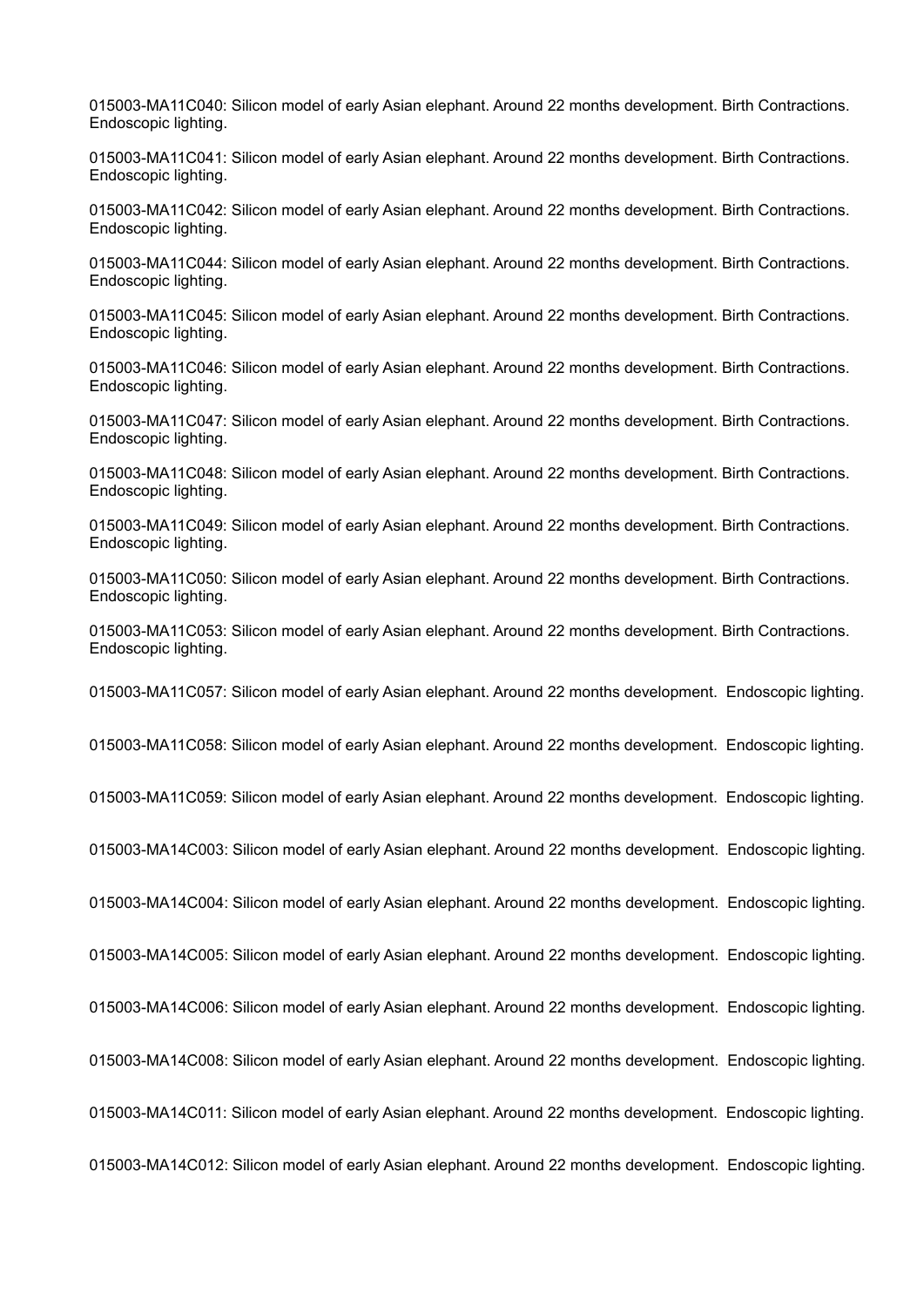015003-MA14C013: Silicon model of early Asian elephant. Around 22 months development. Endoscopic lighting.

015003-MA14C014: Silicon model of early Asian elephant. Around 22 months development. Endoscopic lighting.

015003-MA14C015: Silicon model of early Asian elephant. Around 22 months development. Endoscopic lighting.

015003-MA14C016: Silicon model of early Asian elephant. Around 22 months development. Endoscopic lighting.

015003-MA14C019: Silicon model of early Asian elephant. Around 22 months development. Endoscopic lighting.

015003-MA14C021: Silicon model of early Asian elephant. Around 22 months development. Endoscopic lighting.

015003-MA14C022: Silicon model of early Asian elephant. Around 22 months development. Endoscopic lighting.

015003-MA14C023: Silicon model of early Asian elephant. Around 22 months development. Endoscopic lighting. Focus slightly soft to start but moves into focus.

015003-MA14C030: Silicon model of early Asian elephant. Around 22 months development. Birth Contractions. Breaking umbilical chord. Endoscopic lighting.

015003-MA14C032: Silicon model of early Asian elephant. Around 22 months development. Birth Contractions. Breaking umbilical chord. Endoscopic lighting.

015003-MA15C063: Silicon model of early Asian elephant. Around 22 months development. Endoscopic lighting.

015003-MA15C064: Silicon model of early Asian elephant. Around 22 months development. Endoscopic lighting.

015003-MA15C065: Silicon model of early Asian elephant. Around 22 months development. Endoscopic lighting.

015003-MA15C066: Silicon model of early Asian elephant. Around 22 months development. Endoscopic lighting.

015003-MA15C067: Silicon model of early Asian elephant. Around 22 months development. Endoscopic lighting.

015003-MA15C069: Silicon model of early Asian elephant. Around 22 months development. Endoscopic lighting.

015003-MA15C070: Silicon model of early Asian elephant. Around 22 months development. Endoscopic lighting.

015003-MA15C071: Silicon model of early Asian elephant. Around 22 months development. Endoscopic lighting.

015003-MA15C074: Silicon model of early Asian elephant. Around 22 months development. Endoscopic lighting.

015003-MA15C075: Silicon model of early Asian elephant. Around 22 months development. Endoscopic lighting.

015003-MA15C076: Silicon model of early Asian elephant. Around 22 months development. Endoscopic lighting.